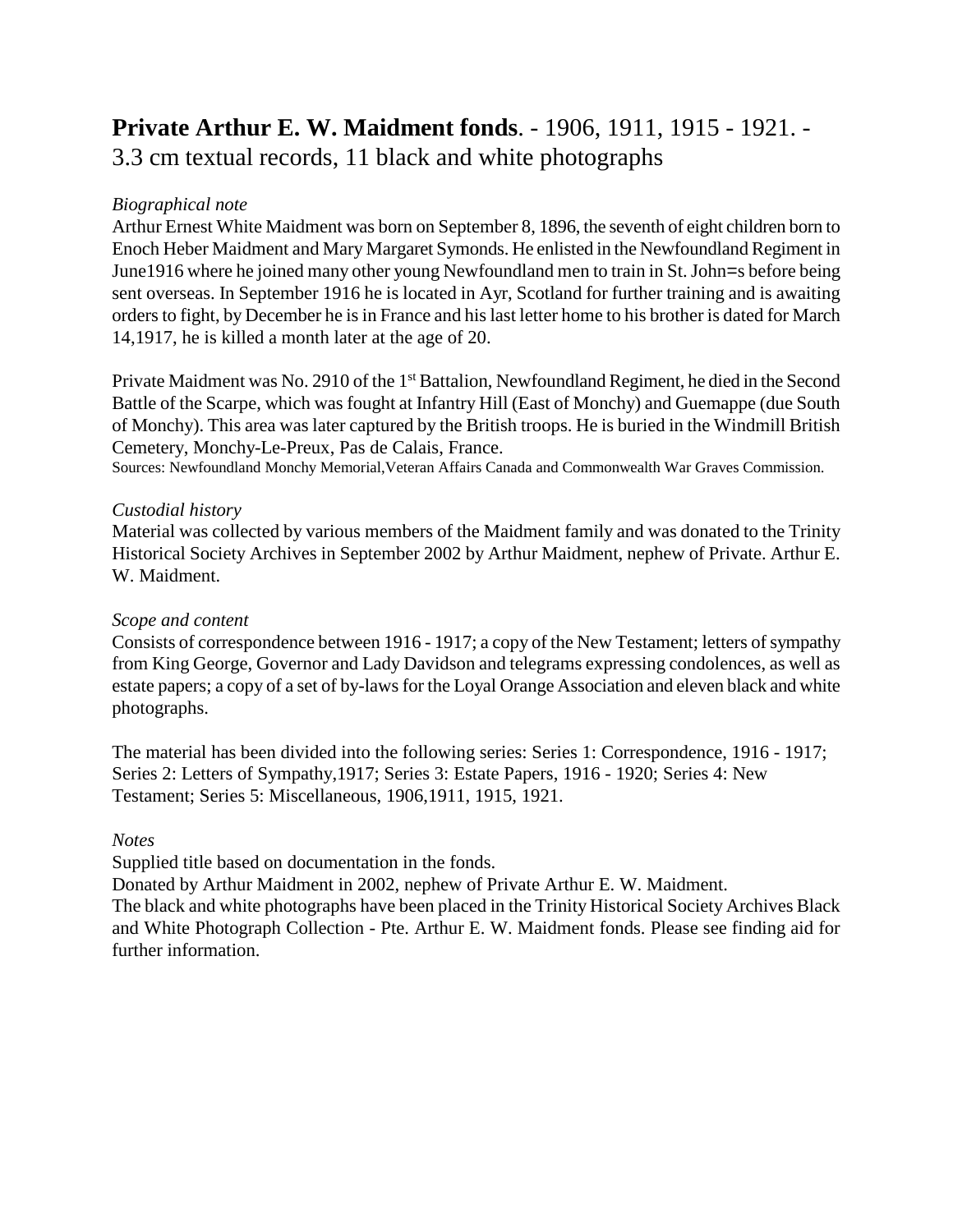## **Series 1: Correspondence. - 1916 - 1917. - 1.5 cm**

The series consists of several letters from Arthur, who is in St. John=s undergoing testing and training to see if he is fit for active service in the war, to his sister Mary and his mother who are residing in Trinity. In the letters he tells of his training and wonders what is happening in Trinity. Some letters are written from Trinity while he is home on leave to his brother Harry who is working in Labrador. His first letter from overseas is to his sister Mary and is dated September 28, 1916 from Ayr, Scotland where they are doing more training and awaiting for further orders until late November, between December - March he writes three letters to his brother Harry from France, his last letter is dated March 14, 1917, one month before he is killed outside of Monchy.

# **Series 2: Letters of Sympathy. - 1917. - 0.3 cm**

The series contains letters of sympathy from King George; Governor and Lady Davidson; a Memorial Card which was sent to immediate family members who lost a soldier in the war; telegram from Mr. Bennett, the Colonial Secretary, to the Rev. C. M. Stickings, Rector for the Parish of Trinity; other telegrams of condolence from family members; and a photograph of a cross that marks Arthur=s grave at the Windmill British Cemetery.

## **Series 3: Estate Papers. - 1916 - 1920. - 0.2 cm**

Upon the death of Arthur some correspondence took place between his family and the various government departments concerning the return of his effects, payment of allotment to his mother for his service=s to his Country and some correspondence from the Pension Commissioners Office.

## **Series 4: New Testament. - 1 cm.**

A copy of the New Testament which was presented to the members of the First Newfoundland Regiment by the British and Foreign and Newfoundland Bible Societies. Arthur had written inside of the book: his name, Regimental number and return to his mother in Trinity, Trinity Bay, NFLD. A prayer is also written inside and dated for December 20, 1916.

## **Series 5: Miscellaneous. - 1906,1911, 1915, 1921. - 0.3 cm.**

The series contains two letters to Arthur=s mother, one dated March 5, 1911 from the Society of United Fishermen, St. Paul=s Lodge, No. 49 expressing deepest sympathy on the passing of her husband who was a member of the Lodge; a letter from her daughter Gertie saying how her husband Joe had passed away; a set of by-laws from the Loyal Orange Association, Royal Albert Lodge No. 12, Trinity which belonged to Arthur as he was a member of the Association and a Memorial Day card for a service that was held in 1921.

Location: Private Arthur E. W. Maidment Fonds.